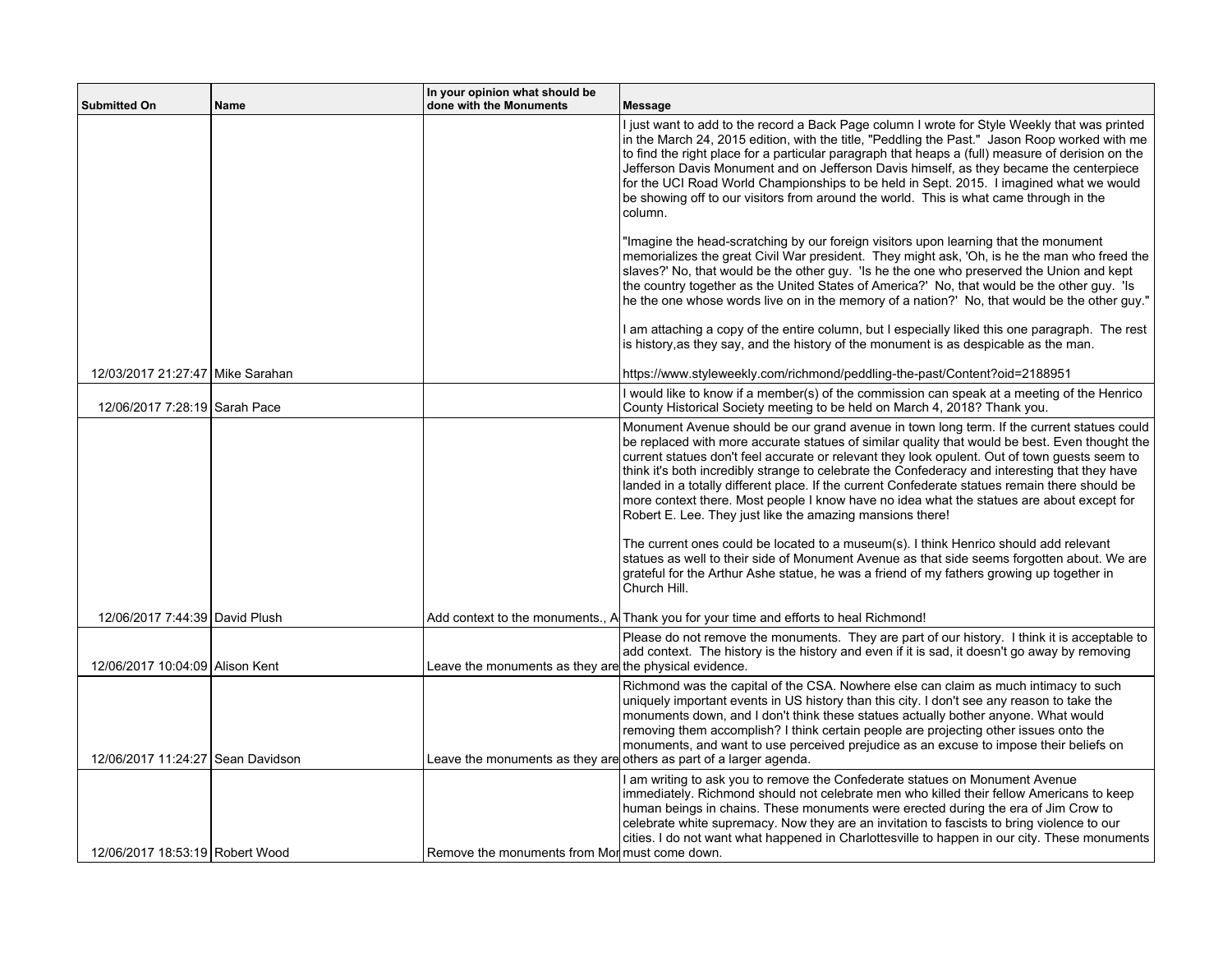|                                     |                                                           | The monuments should be removed immediately because they are offensive to many<br>Virginians, including many members of marginalized communities and all those who objects<br>to commemorating men who instigated and led a war to preserve slavery. Let's not forget that<br>Robert E. Lee and his ilk led Virginians to their slaughter to protect their own narrow<br>economic interests. Those who argue that the statues commemorate confederate soldiers<br>who lost their lives in the civil war are missing the point -- these statues do not commemorate<br>the rank-and-file but rather the worst of the Virginia planter class. Furthermore, these are not<br>war memorials and they should not be treated as such. They were constructed decades after<br>the conflict by white supremacists to legitimize segregation and justify the violence being<br>inflicted on the Black community in the era of Jim Crow. Today, unsurprisingly, it is again<br>white supremacists/white nationalists/fascists who most loudly call for the statues'<br>preservation. And, as we saw in Charlottesville in August, they are actually using the statues<br>as a justification for instigating violence on Virginians. As long as the statues remain, the<br>possibility that these racists will show up in Richmond and assault our people remains. Don't<br>let aggressive, dangerous, and privileged white supremacists intimidate you into preserving<br>them. Get rid of them. Do it in the dead of night, no fanfare, no announcement, just get them |
|-------------------------------------|-----------------------------------------------------------|--------------------------------------------------------------------------------------------------------------------------------------------------------------------------------------------------------------------------------------------------------------------------------------------------------------------------------------------------------------------------------------------------------------------------------------------------------------------------------------------------------------------------------------------------------------------------------------------------------------------------------------------------------------------------------------------------------------------------------------------------------------------------------------------------------------------------------------------------------------------------------------------------------------------------------------------------------------------------------------------------------------------------------------------------------------------------------------------------------------------------------------------------------------------------------------------------------------------------------------------------------------------------------------------------------------------------------------------------------------------------------------------------------------------------------------------------------------------------------------------------------------------------------------------------------------|
| 12/06/2017 19:16:21 Leslie Waters   |                                                           | Remove the monuments from Mor out of our city, and do it immediately.                                                                                                                                                                                                                                                                                                                                                                                                                                                                                                                                                                                                                                                                                                                                                                                                                                                                                                                                                                                                                                                                                                                                                                                                                                                                                                                                                                                                                                                                                        |
| 12/06/2017 19:50:05 Wendy Boynton   |                                                           | These confederate war statues are an abomination. They are an insult to the population of<br>this city and a stain upon its moral and ethical fiber. To memorialize and put on a literal<br>pedestal symbols of white supremacy and the enslavement, rape, torture and kidnapping of<br>our fellow human beings was disgusting enough at the time they were erected, but it is<br>unconscionable now. The fact that there is even debate about keeping these statues at all,<br>when so many more important problems that are hurting the people of Richmond remain<br>unaddressed, is nothing short of gross negligence on the part of all elected officials. The<br>statues should be removed, melted down, and sold for scrap. We should then use that<br>money, and the money saved by not having to maintain these monstrosities, to make our city<br>better for those who are still treated as lesser citizens. Tear them down today. There is no<br>Remove the monuments from Mor other moral choice. We, the people, are watching you.                                                                                                                                                                                                                                                                                                                                                                                                                                                                                                               |
|                                     |                                                           | The monuments should be removed immediately and we should all feel ashamed that we've                                                                                                                                                                                                                                                                                                                                                                                                                                                                                                                                                                                                                                                                                                                                                                                                                                                                                                                                                                                                                                                                                                                                                                                                                                                                                                                                                                                                                                                                        |
| 12/06/2017 19:51:25 Phil Shepard    | Remove the monuments from Mor let them stand for so long. |                                                                                                                                                                                                                                                                                                                                                                                                                                                                                                                                                                                                                                                                                                                                                                                                                                                                                                                                                                                                                                                                                                                                                                                                                                                                                                                                                                                                                                                                                                                                                              |
| 12/06/2017 19:52:48 Kelly Hinnant   |                                                           | Although my ancestors are Confederate veterans, I believe that the removal of monuments<br>for Confederate generals on Monument Avenue would be the best course of action for the<br>city. The current statues whitewash the history of the Civil War and ignores their role in<br>protecting slavery in the United States. While some others may argue for added context, the<br>fact is that no plague would be able to match context that these men are placed, exalted, in<br>positions of power on literal pedestals. I would not be against the relocation of the statues to<br>a more appropriate location. Replacements could include Elizabeth Van Lew and Mary<br>Remove the monuments from Mor Bowser (hopefully together), and Oliver Hill,.                                                                                                                                                                                                                                                                                                                                                                                                                                                                                                                                                                                                                                                                                                                                                                                                     |
| 12/06/2017 20:08:24 Mitchell Kinard |                                                           | The Confederate Monuments are symbols of white supremacy and cannot remain in the<br>public. They must be removed immediately to prevent them from becoming a rallying point for<br>white-nationalists, neo-Nazis, and the KKK to espouse their disgusting genocidal ideaologies<br>and threaten the peace of Richmond's multicultural population. Every day the Confederate<br>Monuments stay in place the city signals that it accepts white supremacy, and that message<br>Remove the monuments from Mor is unacceptable. Remove them immediately.                                                                                                                                                                                                                                                                                                                                                                                                                                                                                                                                                                                                                                                                                                                                                                                                                                                                                                                                                                                                        |
|                                     |                                                           |                                                                                                                                                                                                                                                                                                                                                                                                                                                                                                                                                                                                                                                                                                                                                                                                                                                                                                                                                                                                                                                                                                                                                                                                                                                                                                                                                                                                                                                                                                                                                              |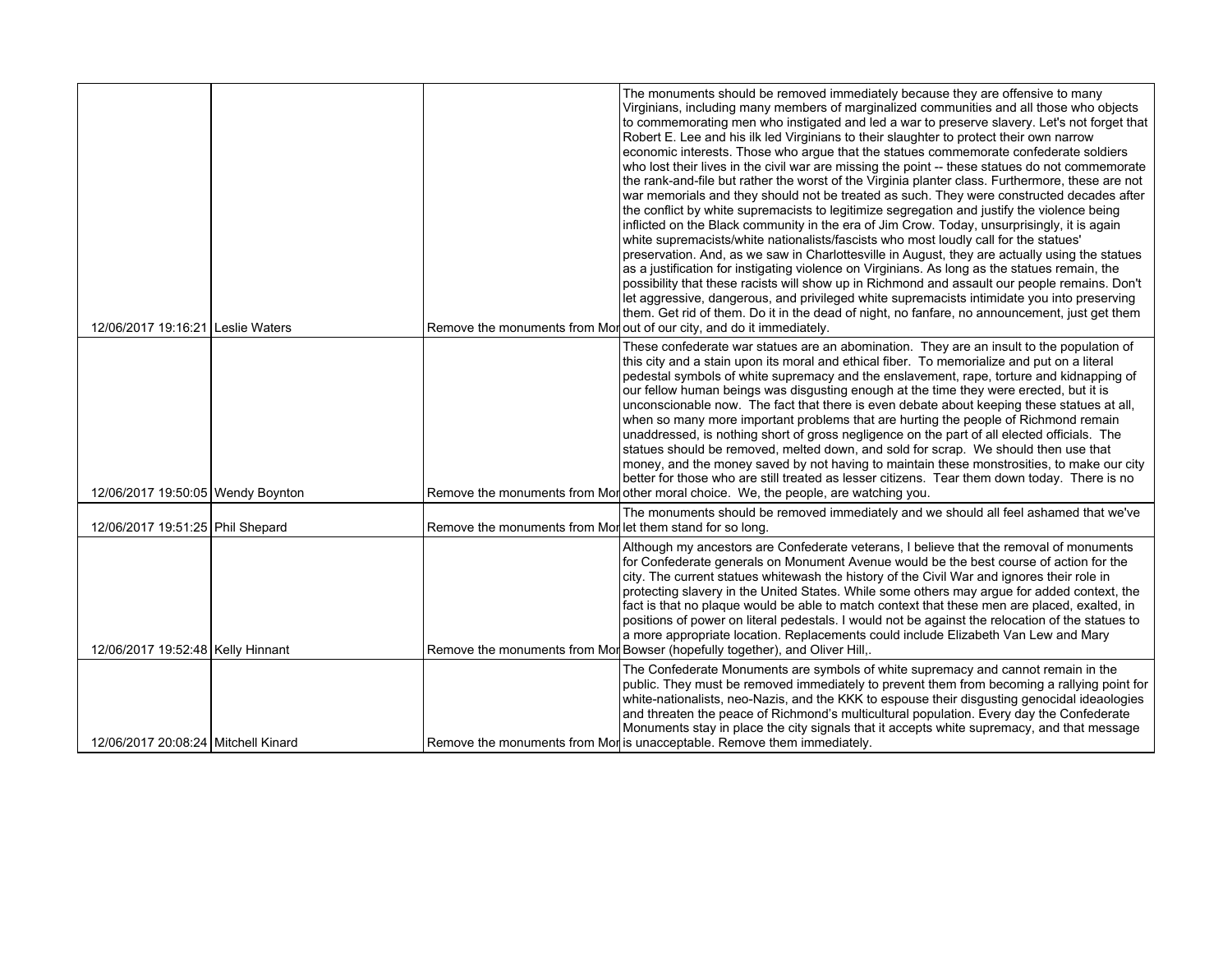|                                       |  | Richmond's monuments to confederate generals were erected by the KKK during the Jim<br>Crow era specifically to show support for white supremacy. The men they memorialize were<br>monstrous in their immorality; willing to slaughter to preserve their own wealth, itself built on<br>the subjugation of slaves. If hell exists, they surely inhabit it now.                                                                                                                                                  |
|---------------------------------------|--|-----------------------------------------------------------------------------------------------------------------------------------------------------------------------------------------------------------------------------------------------------------------------------------------------------------------------------------------------------------------------------------------------------------------------------------------------------------------------------------------------------------------|
|                                       |  | The best change I have come up with to "contextualize" the monuments is that their pedestals<br>should be replaced by mounds of tormented Africans. This would represent those who were<br>killed, raped, and forced into subjugation so that the aristocrats of the "Old Dominion" could<br>continue to enjoy their tea and cakes. I don't think this would make anyone happy however,<br>so instead I advocate removing the monuments.                                                                        |
| 12/06/2017 20:26:59 Thomas Boynton    |  | Adding context is and always was a cop-out. It is a compromise which will make neither<br>Richmond's liberals nor its white supremacists happy. I urge you to throw out this<br>milguetoast sop and damn the torpedoes. It will feel good, I promise. If you can't bring<br>yourselves to advocate illegally tearing down the monuments, at the very least advocate<br>Remove the monuments from Mor fighting the laws preventing removing them.                                                                |
|                                       |  | In order to talk about the why the monuments need to come down, let's begin by talking about<br>what really constitutes a city. This is entirely a note about removing the monuments. It offers<br>no other answer than removal, because what replaces them, as long as they're not continued<br>monuments to one of the most evil causes in history, would be better. Giant fire hydrants for<br>everyone's dog to use would serve a greater purpose to the city than racists, cast in bronze<br>and lionized. |
|                                       |  | If we define a city by its buildings and streets and transit system, then there's not an<br>argument for or against the statues. But what's important in a city are not those things. What<br>is important is the people who live there and their relationship with the above listed at large<br>and how that relationship constitutes their day to day lives A citizen's experience of the city<br>makes the city; it contributes to the atmosphere.                                                           |
|                                       |  | This is a majority black city that everyday, part of their psychic makeup is the looming of a<br>series of statues there to remind them that America has never given black people a fair deal<br>and, unless changes are made, refuses to. In order to achieve true equality in America,<br>where systemic racism ends, we're going to have to see a shifting of both economic materials<br>and cultural ones. Tearing down these statues achieves both.                                                        |
| 12/06/2017 22:42:19 Christopher Sloce |  | No longer will we be wasting money protecting the monuments. We can repair our schools,<br>we can repair our roads, and we can build a Richmond for the real Richmond. But most of all<br>we won't have to think about kids looking up and know that statues represent a real and<br>disgusting legacy of white supremacy being consecrated by monuments and we can begin<br>Remove the monuments from Mor disassembling the greatest opponent of their continued livelihood and liberty.                       |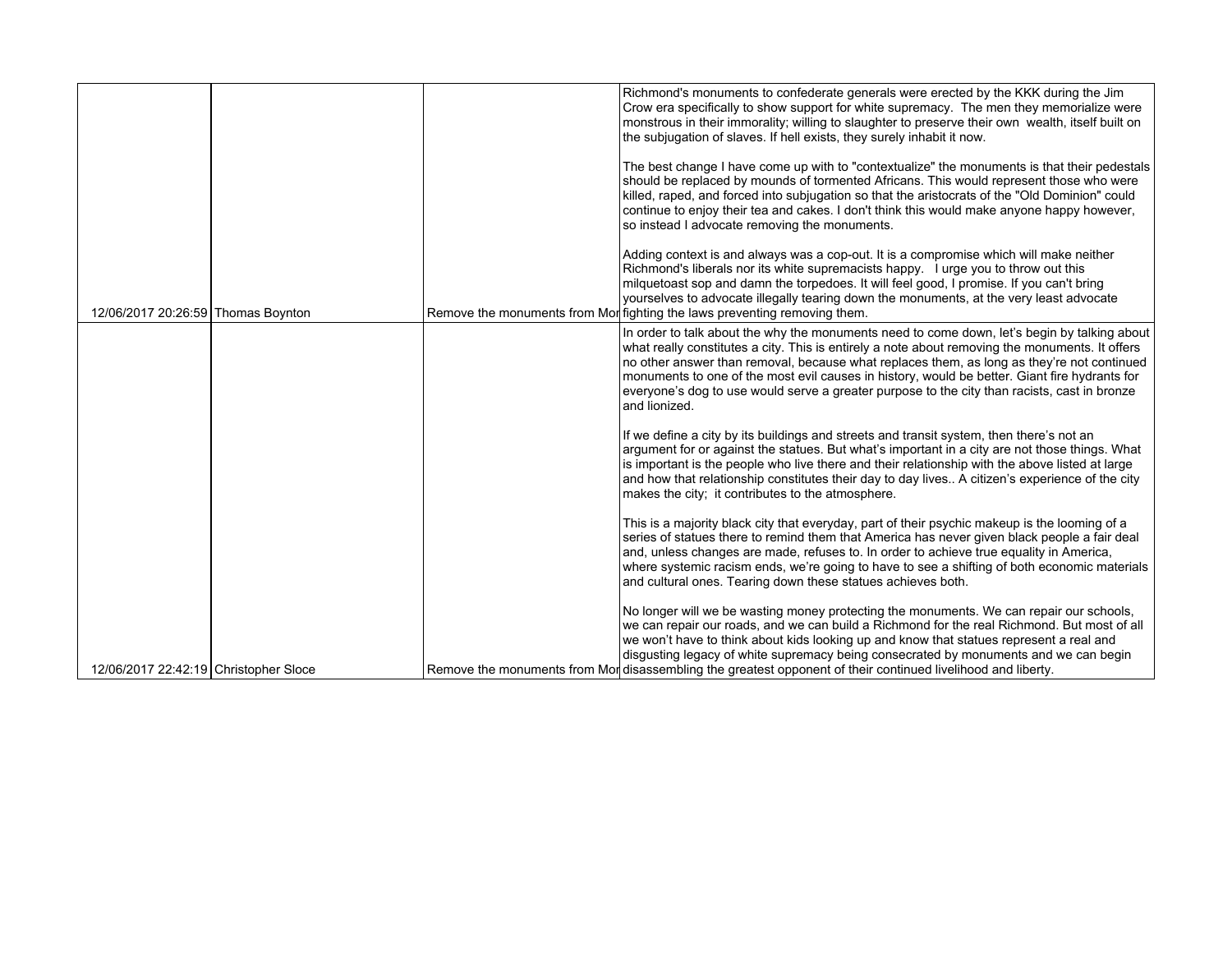|                                                                                                                                                                                                                               | The monuments should be removed immediately because they are offensive to many<br>Virginians, including many members of marginalized communities and all those who objects<br>to commemorating men who instigated and led a war to preserve slavery. Let's not forget that<br>Robert E. Lee and his ilk led Virginians to their slaughter to protect their own narrow<br>economic interests. Those who argue that the statues commemorate confederate soldiers<br>who lost their lives in the civil war are missing the point -- these statues do not commemorate<br>the rank-and-file but rather the worst of the Virginia planter class. Furthermore, these are not<br>war memorials and they should not be treated as such. They were constructed decades after<br>the conflict by white supremacists to legitimize segregation and justify the violence being<br>inflicted on the Black community in the era of Jim Crow. Today, unsurprisingly, it is again<br>white supremacists/white nationalists/fascists who most loudly call for the statues'<br>preservation. And, as we saw in Charlottesville in August, they are actually using the statues<br>as a justification for instigating violence on Virginians. As long as the statues remain, the<br>possibility that these racists will show up in Richmond and assault our people remains. Don't<br>let aggressive, dangerous, and privileged white supremacists intimidate you into preserving<br>them. Get rid of them. Do it in the dead of night, no fanfare, no announcement, just get them<br>Remove the monuments from Mor out of our city, and do it immediately. |
|-------------------------------------------------------------------------------------------------------------------------------------------------------------------------------------------------------------------------------|---------------------------------------------------------------------------------------------------------------------------------------------------------------------------------------------------------------------------------------------------------------------------------------------------------------------------------------------------------------------------------------------------------------------------------------------------------------------------------------------------------------------------------------------------------------------------------------------------------------------------------------------------------------------------------------------------------------------------------------------------------------------------------------------------------------------------------------------------------------------------------------------------------------------------------------------------------------------------------------------------------------------------------------------------------------------------------------------------------------------------------------------------------------------------------------------------------------------------------------------------------------------------------------------------------------------------------------------------------------------------------------------------------------------------------------------------------------------------------------------------------------------------------------------------------------------------------------------------------------------------------------|
|                                                                                                                                                                                                                               | There is no reason to celebrate traitors of America. These monuments were unveiled during                                                                                                                                                                                                                                                                                                                                                                                                                                                                                                                                                                                                                                                                                                                                                                                                                                                                                                                                                                                                                                                                                                                                                                                                                                                                                                                                                                                                                                                                                                                                             |
|                                                                                                                                                                                                                               | the Jim Crow era to intimidate black people, and they are used today for the same purposes.<br>There is no true history to protect; the era was rife with codifying racism and white supremacy<br>Remove the monuments from Mor into law, and the monuments were one step in revising history. Remove them.                                                                                                                                                                                                                                                                                                                                                                                                                                                                                                                                                                                                                                                                                                                                                                                                                                                                                                                                                                                                                                                                                                                                                                                                                                                                                                                           |
|                                                                                                                                                                                                                               | The monuments are from a dated and barbaric era. Remove them or put them in your                                                                                                                                                                                                                                                                                                                                                                                                                                                                                                                                                                                                                                                                                                                                                                                                                                                                                                                                                                                                                                                                                                                                                                                                                                                                                                                                                                                                                                                                                                                                                      |
| Remove the monuments from Mort those put up in the Jim Crow era.                                                                                                                                                              | At this point, the monuments on monument avenue should be removed due to their<br>representation of those that fought for slavery, especially in Richmond, which used to be one<br>of the largest slave trades in the United States. There is also the fact that Confederate<br>monuments are now a beacon for trouble and picketing, as we can see from what happened<br>in other places that were debating removing the monuments. While I also think that history<br>shouldn't be hidden, these monuments were put up with the specific intent to glorify them. I<br>believe that most of the Confederate monuments should be changed to represent Richmond<br>as it is today, and maybe one monument to represent not the leaders that lead the<br>Confederacy, but the collective Confederate footsoldiers, made with a different intent than                                                                                                                                                                                                                                                                                                                                                                                                                                                                                                                                                                                                                                                                                                                                                                                    |
|                                                                                                                                                                                                                               | I don't think it's really possible to contextualize having monuments for people who took up<br>arms *against the United States* to defend their right to own human beings. The idea that this<br>fact should be some kind of footnote when we remember these "great men" is insulting to me,<br>and to many others. It is a crucial fact in the legacies of these men, whether they themselves<br>owned slaves or not, whether they fought in defense of their own holdings or out of loyalty to<br>a state. It is wrong to honor these men. Removing the monuments will not "erase history," nor<br>is it a rejection of southern identity. It only erases the myth of Confederate greatness, and<br>Remove the monuments from Mon rejects the valorization of the aggressors in the bloodiest war in American history.                                                                                                                                                                                                                                                                                                                                                                                                                                                                                                                                                                                                                                                                                                                                                                                                              |
|                                                                                                                                                                                                                               | The confederate monuments are a blight on the city of Richmond. They are unequivocally<br>symbols of white supremacy, erected during the post-war and Jim Crow era. They were and<br>are still, intended to celebrate white supremacy and intimidate people of color. No one will<br>forget the Civil war if they are removed, but if they remain, they continue to preserve a legacy<br>of slavery and anti-black racism. This is a brutal and grotesque legacy.<br>The monuments should be removed immediately. Preferably to be melted down and recast<br>as statues honoring the generations of people lived and died enslaved in the state of Virginia.<br>Or those who fought against slavery or literally anyone who actually fought to make our                                                                                                                                                                                                                                                                                                                                                                                                                                                                                                                                                                                                                                                                                                                                                                                                                                                                               |
| 12/07/2017 10:27:40 Scott Murrah<br>12/07/2017 10:40:37 Lauren Payton<br>12/07/2017 10:43:06 Anthony Casamassima<br>12/07/2017 11:01:10 Alexis DeJesus<br>12/07/2017 11:37:39 Julia Laing<br>12/07/2017 12:09:08 Cole Oberman | Remove the monuments from Mor backyard.<br>Remove the monuments from Mor society more free, just, and equitable.                                                                                                                                                                                                                                                                                                                                                                                                                                                                                                                                                                                                                                                                                                                                                                                                                                                                                                                                                                                                                                                                                                                                                                                                                                                                                                                                                                                                                                                                                                                      |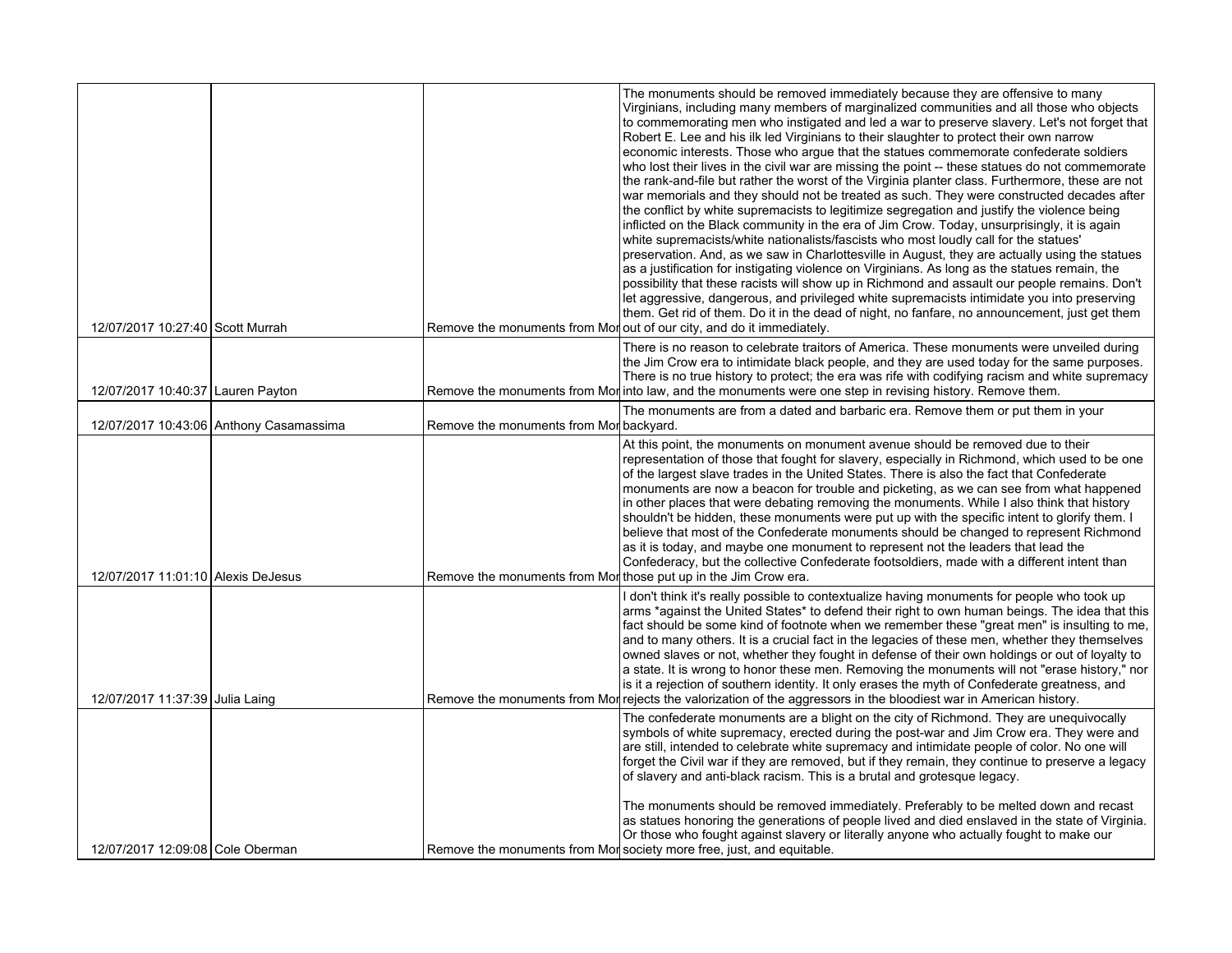|                                   |                                                |                                              | I've lived in Richmond for more than a decade. I live on the block where Monument Avenue<br>terminates into Franklin St, and I walk past the JEB Stuart and Lee statues every day.                                                                                                                                                                                                                                                                                                                                                                                                                                                                                                                                                                                                                                                                                                   |
|-----------------------------------|------------------------------------------------|----------------------------------------------|--------------------------------------------------------------------------------------------------------------------------------------------------------------------------------------------------------------------------------------------------------------------------------------------------------------------------------------------------------------------------------------------------------------------------------------------------------------------------------------------------------------------------------------------------------------------------------------------------------------------------------------------------------------------------------------------------------------------------------------------------------------------------------------------------------------------------------------------------------------------------------------|
|                                   |                                                |                                              | I love Monument Avenue itself-- the wide cobblestone street, view down the avenue, and<br>median where people can gather. But its beauty is marred by the statues of the Confederates<br>there. These statues glorify men who did terrible things. They owned people as property,<br>fought and killed Americans and Native Americans. The Confederate army set fires during<br>their retreat that burned down 25% of Richmond (Mike Wright, City Under Siege: Richmond in<br>the Civil War, 1995). We've put on a pedestal those who literally destroyed our city, who<br>represent the worst of Virginia's past.                                                                                                                                                                                                                                                                   |
|                                   |                                                |                                              | The existence of such statues is even against the wishes of the men they depict. Lee and<br>Davis both anticipated that perpetual displays of Confederate symbols would create ongoing<br>contention between citizens, similar to what we see now. To leave these statues up<br>disrespects the men they were crafted to honor. ( https://www.snopes.com/robert-e-lee-<br>confederate-monuments/)                                                                                                                                                                                                                                                                                                                                                                                                                                                                                    |
|                                   |                                                |                                              | Those asking that the statues remain in place have a right to remember their heritage. But the<br>rest of us do that by going to cemeteries or museums. There is no legitimate reason for<br>certain peoples' "heritage" to be literally elevated in a public square. For that reason, I<br>suggest we remove the Confederate statues and their nameplates and donate them to a Civil<br>War history museum. The statues don't need to be GIVEN added context, they need to be<br>PLACED IN the appropriate context. And that context is with other memories of the Civil War.                                                                                                                                                                                                                                                                                                       |
|                                   |                                                |                                              | The remaining pedestals should be filled with some other display of art. This would preserve<br>any attraction of Monument Ave as a tourist spot, and would resolve concerns about<br>diminished property values for those living on/around Monument Ave.                                                                                                                                                                                                                                                                                                                                                                                                                                                                                                                                                                                                                            |
|                                   |                                                |                                              | "I think it wisest not to keep open the sores of war, but to follow the example of those nations<br>who endeavored to obliterate the marks of civil strife, and to commit to oblivion the feelings it<br>engendered." (Lee's letter to Gettysburg identification committee, 1865)                                                                                                                                                                                                                                                                                                                                                                                                                                                                                                                                                                                                    |
|                                   | 12/07/2017 12:50:49 Sarah prefer not to answer |                                              | "My pride is that that flag shall not set between contending brothers; and that, when it shall no<br>longer be the common flag of the country, it shall be folded up and laid away like a vesture no<br>Remove the monuments from Mor longer used." (Davis, "The Rise and Fall of the Confederate Government," 1881)                                                                                                                                                                                                                                                                                                                                                                                                                                                                                                                                                                 |
|                                   |                                                |                                              | I am writing to ask you to remove the Confederate statues on Monument Avenue<br>immediately. Richmond should not celebrate men who killed their fellow Americans to keep<br>human beings in chains. These monuments were erected during the era of Jim Crow to<br>celebrate white supremacy. Now they are an invitation to fascists to bring violence to our<br>cities. I do not want what happened in Charlottesville to happen in our city. These monuments                                                                                                                                                                                                                                                                                                                                                                                                                        |
| 12/07/2017 12:51:02 Ryan Persaud  |                                                | Remove the monuments from Mormust come down. |                                                                                                                                                                                                                                                                                                                                                                                                                                                                                                                                                                                                                                                                                                                                                                                                                                                                                      |
| 12/07/2017 23:29:15 Steve Duresky |                                                |                                              | The Confederate monuments, glorifying the losing side in a war against the United States of<br>America, and honoring the leaders of that war which was fought primarily to preserve the<br>Southern economy based on slavery, have no place in the prominent location where they<br>presently stand. No amount of "context" would diminish their dominance and misplaced<br>"glory" as they currently stand. While it is proper to make these beautiful works of art "tools"<br>to remind us and teach future generation of the mistakes and horrors of the past, this effort is<br>best done in a museum or "sculpture garden" setting, as part of a larger display. Only then<br>can Richmond lead the way to the continued healing of our entire nation as we continue to<br>Remove the monuments from Mor put this dark chapter of our history further and further into our past |
|                                   |                                                |                                              |                                                                                                                                                                                                                                                                                                                                                                                                                                                                                                                                                                                                                                                                                                                                                                                                                                                                                      |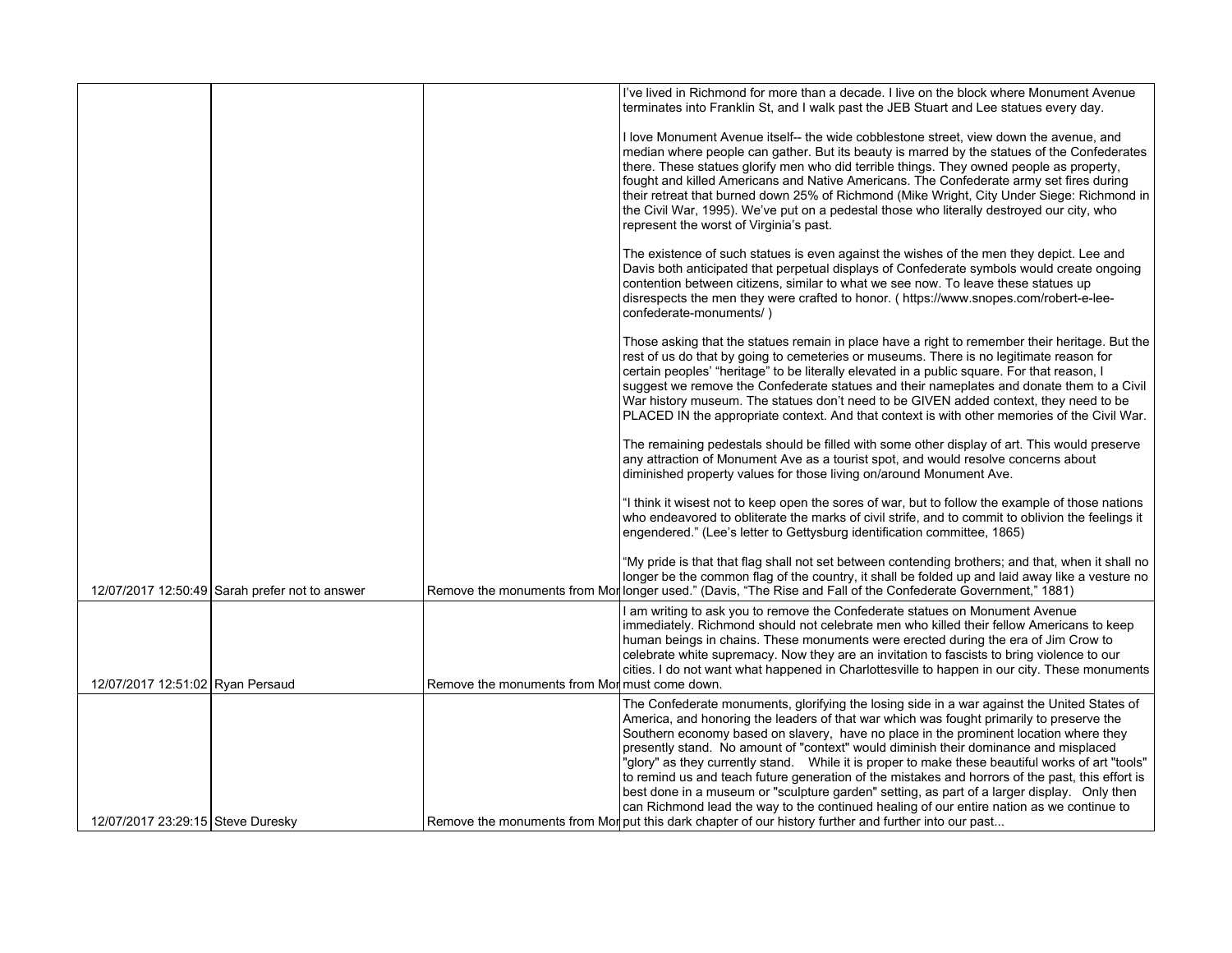|                                  |  | I sat this morning reading the news, states away, and fearful for my friends.<br>I know that the city didn't want to cause a huge stir like the last time these CSA II idiots<br>showed up, but after seeing the trauma and the pain brought upon my dear friends in<br>Charlottesville, the thought of them facing another unprotected white supremacist<br>demonstration had my blood running cold.<br>That's worth considering, I think. In light of Charlottesville, we spent well over \$500,000<br>making sure everyone stayed safe in September. In December, we put lives at risk rather<br>than blow the budget. This is the position these statues put us in.<br>If there is any doubt in your minds about what side of this has more support in the city, take a<br>look at the crowds today. Take a look at the crowds in September. Which side were they on?<br>As I said, we can either repeatedly divert hundreds of thousands of dollars from far more valid<br>needs like our city's schools, like subsidized lunch programs for students, much needed<br>improvements and upkeep in public housing, shelters for the homeless in the winter the list<br>of things we could have if we got rid of those statues goes on, and it only gets longer with<br>every rally these people hold.<br>We could actively improve the lives of thousands with the money we've spent placating a<br>handful of people convinced that their heritage will evaporate if some stone comes crumbling<br>down |
|----------------------------------|--|-------------------------------------------------------------------------------------------------------------------------------------------------------------------------------------------------------------------------------------------------------------------------------------------------------------------------------------------------------------------------------------------------------------------------------------------------------------------------------------------------------------------------------------------------------------------------------------------------------------------------------------------------------------------------------------------------------------------------------------------------------------------------------------------------------------------------------------------------------------------------------------------------------------------------------------------------------------------------------------------------------------------------------------------------------------------------------------------------------------------------------------------------------------------------------------------------------------------------------------------------------------------------------------------------------------------------------------------------------------------------------------------------------------------------------------------------------------------------------------------------------------|
| 12/09/2017 16:26:21 Katra Ginsky |  | Remove the monuments from Mor My only question is whose side are you on?                                                                                                                                                                                                                                                                                                                                                                                                                                                                                                                                                                                                                                                                                                                                                                                                                                                                                                                                                                                                                                                                                                                                                                                                                                                                                                                                                                                                                                    |
|                                  |  | I sat this morning reading the news, states away, and fearful for my friends.<br>I know that the city didn't want to cause a huge stir like the last time these CSA II idiots<br>showed up, but after seeing the trauma and the pain brought upon my dear friends in<br>Charlottesville, the thought of them facing another unprotected white supremacist<br>demonstration had my blood running cold.<br>That's worth considering, I think. In light of Charlottesville, we spent well over \$500,000<br>making sure everyone stayed safe in September. In December, we put lives at risk rather<br>than blow the budget. This is the position these statues put us in.<br>If there is any doubt in your minds about what side of this has more support in the city, take a<br>look at the crowds today. Take a look at the crowds in September. Which side were they on?<br>As I said, we can either repeatedly divert hundreds of thousands of dollars from far more valid<br>needs like our city's schools, like subsidized lunch programs for students, much needed<br>improvements and upkeep in public housing, shelters for the homeless in the winter the list<br>of things we could have if we got rid of those statues goes on, and it only gets longer with<br>every rally these people hold.<br>We could actively improve the lives of thousands with the money we've spent placating a<br>handful of people convinced that their heritage will evaporate if some stone comes crumbling<br>down |
| 12/10/2017 9:24:01 Katra Ginsky  |  | Remove the monuments from Mor My only question is whose side are you on?                                                                                                                                                                                                                                                                                                                                                                                                                                                                                                                                                                                                                                                                                                                                                                                                                                                                                                                                                                                                                                                                                                                                                                                                                                                                                                                                                                                                                                    |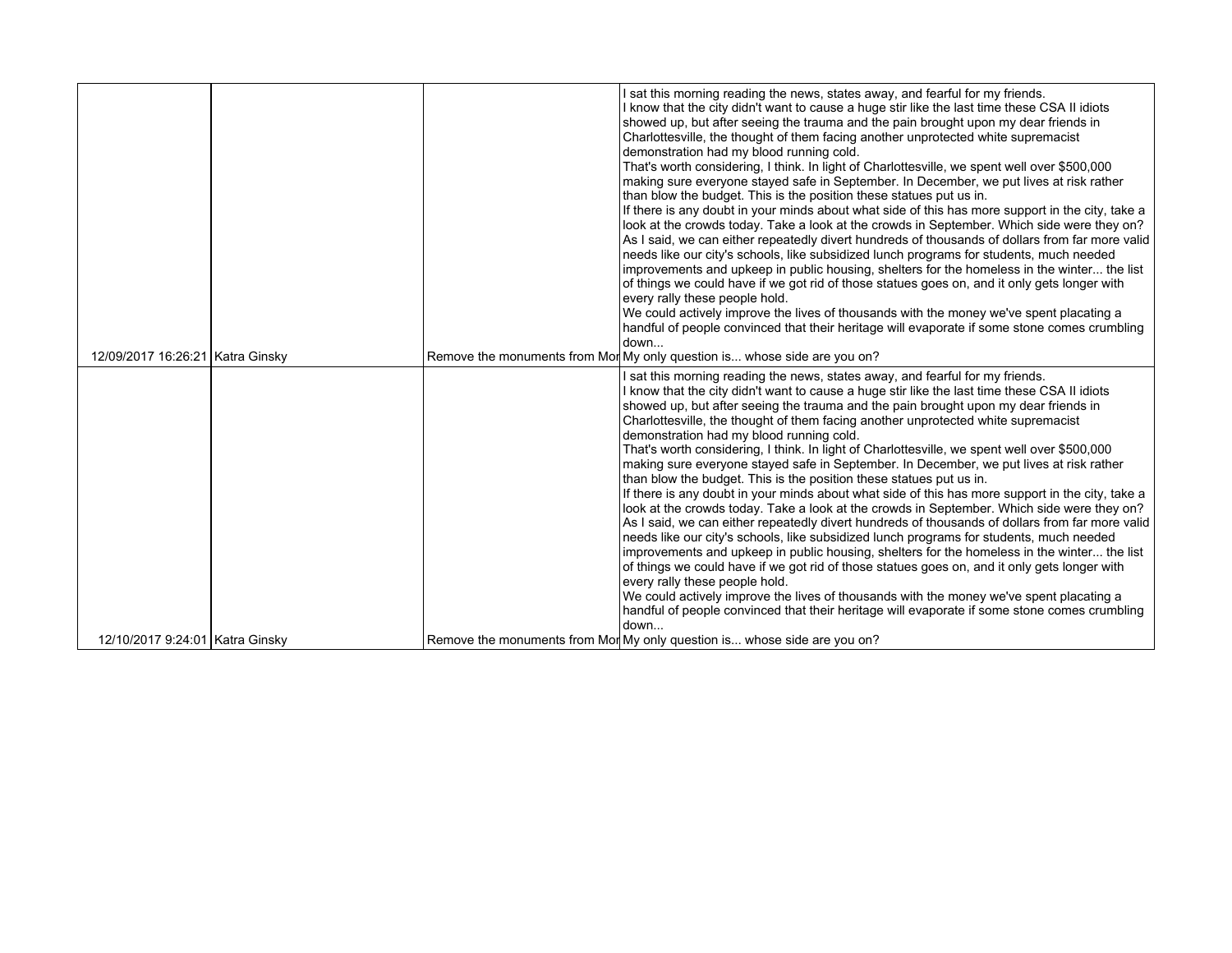| 12/11/2017 9:16:44 Piper Neddenien |                                         |                                      | Please remove the monuments from Monument Avenue. They are harmful. In the attempts of<br>some people to re-write history not once (when the monumnets first went in), but twice now<br>(in revising the narrative further/adding plaques/opening up more speculative dialogue about<br>what they really "mean"), and it's a distraction from the work that our city really needs to be<br>doing. I moved to Richmond in 2005, and since then, have been always really baffled and<br>offended by the Monuments. In speaking with friends in Baltimore, their city council<br>legitimately removed all monuments commemorating slavery/pro-slavery fighters overnight. I<br>don't know why this is still an issue. It's bad for Richmonders, and looks bad considering the<br>new wave of white supermacy sweeping the nation. People latch onto these images to glorify<br>ways of life that we, as Richmonders, no longer want to live. Ways of hurting people and<br>families and spreading ideas that we actively stand against, and mourn having once chosen.<br>Please, please remove these monuments. Please put them somewhere out of sight, out of<br>the way, instead of glorifying them. Please add a plaque that tells the real story of the Civil<br>War -- that it wasn't about "Rebel Pride" or "Southern Pride" or "States Rights", that it was<br>about white people losing economic power when their rights to buy and sell other human<br>Remove the monuments from Mor beings were threatened. Please do this. Please don't delay. |
|------------------------------------|-----------------------------------------|--------------------------------------|--------------------------------------------------------------------------------------------------------------------------------------------------------------------------------------------------------------------------------------------------------------------------------------------------------------------------------------------------------------------------------------------------------------------------------------------------------------------------------------------------------------------------------------------------------------------------------------------------------------------------------------------------------------------------------------------------------------------------------------------------------------------------------------------------------------------------------------------------------------------------------------------------------------------------------------------------------------------------------------------------------------------------------------------------------------------------------------------------------------------------------------------------------------------------------------------------------------------------------------------------------------------------------------------------------------------------------------------------------------------------------------------------------------------------------------------------------------------------------------------------------------------------------------------------------|
|                                    |                                         |                                      | Remove the symbols of White Supremacy. It is clear due to the time period, the spirit in which                                                                                                                                                                                                                                                                                                                                                                                                                                                                                                                                                                                                                                                                                                                                                                                                                                                                                                                                                                                                                                                                                                                                                                                                                                                                                                                                                                                                                                                         |
| 12/11/2017 10:19:25 Ashley Collier |                                         |                                      | they were erected. It is easy to dismiss the experience of African Americans and their<br>subsequent interpretation of the historical significance of a statue of Conferderate leaders<br>because they do not quite represent the same thing to me or evoke such a visceral reaction.<br>Remove the monuments from Mor That being said, it is imperative to listen to their collective voice and support the removal.                                                                                                                                                                                                                                                                                                                                                                                                                                                                                                                                                                                                                                                                                                                                                                                                                                                                                                                                                                                                                                                                                                                                  |
| 12/11/2017 12:03:03 Jay Cannon     |                                         | Relocate the monuments.              | As the capitol of the confederacy Richmond has a unique opportunity to create a national<br>confederate museum, where monuments can be displayed in the proper context via an<br>interactive experience for visitors. The monuments should be removed from their position of<br>exaltation and placed in the proper historical context. As a Black American I would feel<br>comfortable volunteering in a museum where the whole truth about the Civil War can be<br>brought to light.                                                                                                                                                                                                                                                                                                                                                                                                                                                                                                                                                                                                                                                                                                                                                                                                                                                                                                                                                                                                                                                                 |
|                                    | 12/11/2017 14:23:05 Ashby Bland Crowder |                                      | I have just read an important essay by David L. Robbins titled "Richmond's Monuments<br>Provide Invaluable Lessons," which is on p. 124 in, of all places, Boomer Magazine<br>(December 2017-January 2018). Please read it, for it pertains significantly to the business of<br>the Commission. I'll quote just one brief passage:<br>"In Richmond, what if the statues come down? What else tumbles with them? The<br>conversation, the testimony, the memory of a wounded community--what happens to them in<br>Add context to the monuments., A a hundred years with no physical trace?" Please read this essay.                                                                                                                                                                                                                                                                                                                                                                                                                                                                                                                                                                                                                                                                                                                                                                                                                                                                                                                                    |
| 12/11/2017 20:37:41 DEMSIE Wells   |                                         | Leave the monuments as they are art. | I am not a resident of RVA, but live in the Tri-city area of Petersburg, Va. Please preserve<br>our Historical monuments, History CANNOT be erases by removing these beautiful works of                                                                                                                                                                                                                                                                                                                                                                                                                                                                                                                                                                                                                                                                                                                                                                                                                                                                                                                                                                                                                                                                                                                                                                                                                                                                                                                                                                |
|                                    |                                         |                                      |                                                                                                                                                                                                                                                                                                                                                                                                                                                                                                                                                                                                                                                                                                                                                                                                                                                                                                                                                                                                                                                                                                                                                                                                                                                                                                                                                                                                                                                                                                                                                        |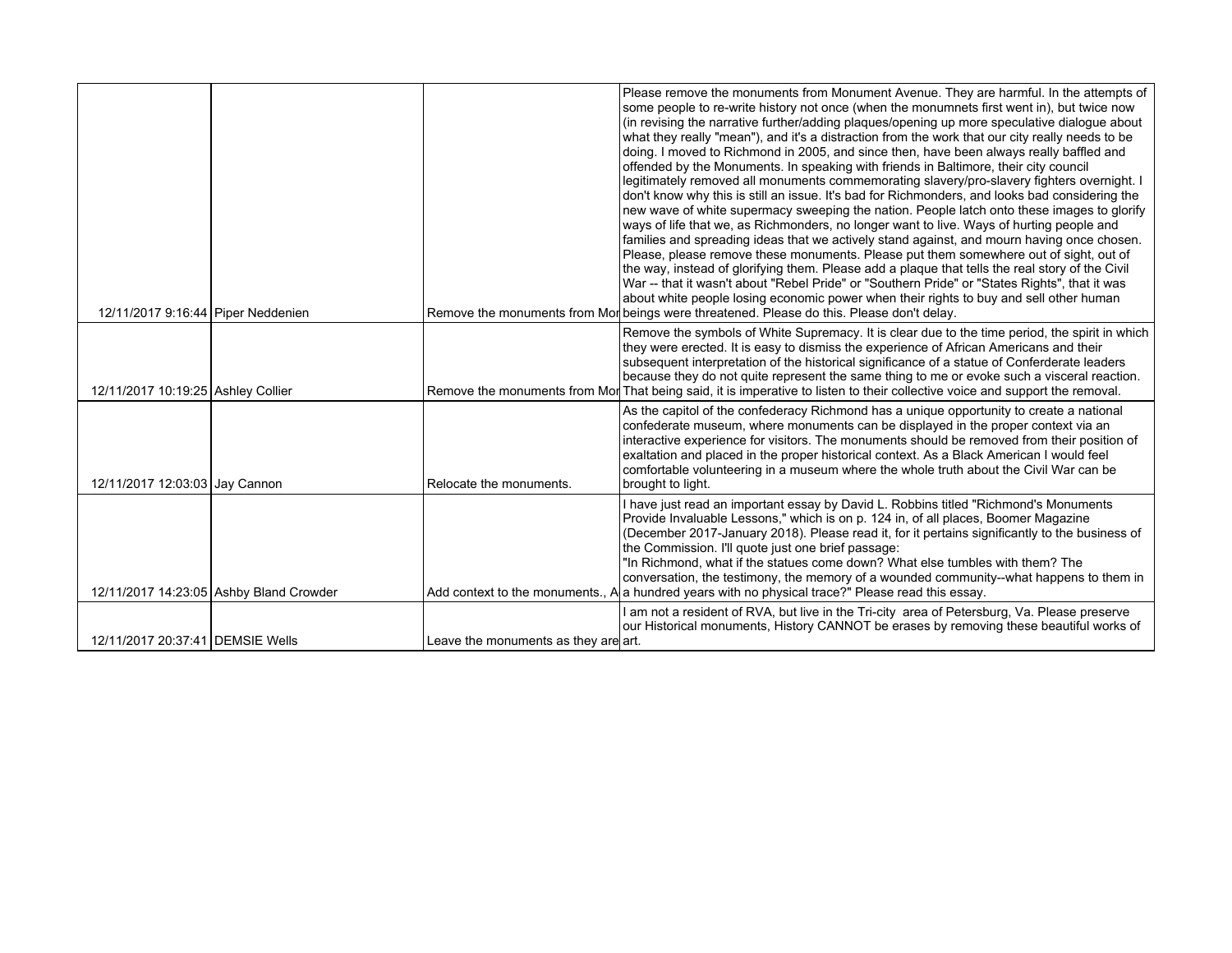|                                    |                                                    | PEACE IN<br>Thank you for this opportunity to comment on your work helping our city and nation to<br>address this issue, with the best concern and best results after due public input and<br>consultation to resolve this matter.                                                                                                                                                                                                                                                                                                                                                                                                                                                                                                                                                                                                                                                                                                                                                                                                                                                                                                                                                                                                      |
|------------------------------------|----------------------------------------------------|-----------------------------------------------------------------------------------------------------------------------------------------------------------------------------------------------------------------------------------------------------------------------------------------------------------------------------------------------------------------------------------------------------------------------------------------------------------------------------------------------------------------------------------------------------------------------------------------------------------------------------------------------------------------------------------------------------------------------------------------------------------------------------------------------------------------------------------------------------------------------------------------------------------------------------------------------------------------------------------------------------------------------------------------------------------------------------------------------------------------------------------------------------------------------------------------------------------------------------------------|
|                                    |                                                    | These Monuments hold great value in needed attention and efforts to address more than just<br>physical images and other public recognitions of Confederate Heritage.                                                                                                                                                                                                                                                                                                                                                                                                                                                                                                                                                                                                                                                                                                                                                                                                                                                                                                                                                                                                                                                                    |
|                                    |                                                    | Prayers we all have the knowledge and insight to be honest about the history of all<br>Confederate recognitions as related to origin of color racism being the father of beliefs,<br>attitudes, and behaviors of racial superiority by skin tone.                                                                                                                                                                                                                                                                                                                                                                                                                                                                                                                                                                                                                                                                                                                                                                                                                                                                                                                                                                                       |
|                                    |                                                    | Look forward to participation in assisting to bring satisfactory resolution to this public interest<br>matter that will secure public trust and bring honor to public duty.                                                                                                                                                                                                                                                                                                                                                                                                                                                                                                                                                                                                                                                                                                                                                                                                                                                                                                                                                                                                                                                             |
| 12/13/2017 3:41:12 Sababu Sanyika  | Leave the monuments as they are PEACE IN PEACE OUT | Prayers for success in your public service to reconcile this matter.                                                                                                                                                                                                                                                                                                                                                                                                                                                                                                                                                                                                                                                                                                                                                                                                                                                                                                                                                                                                                                                                                                                                                                    |
| 12/13/2017 10:41:21 Ryan Barnett   |                                                    | I want to see the monuments stay on monument avenue. Tourists come to Richmond to see<br>the monuments. We should not risk destroying the tourism industry in Richmond by removing<br>the monuments. Further, moving the monuments would cost Richmond 10 million dollars.<br>Money that they don't have to spend. In addition, if the monuments are moved a nationwide<br>Leave the monuments as they are boycott will be launched against the city of Richmond.                                                                                                                                                                                                                                                                                                                                                                                                                                                                                                                                                                                                                                                                                                                                                                       |
|                                    |                                                    | WHY IS UPDATED MEETING INFOMATION MISSING FROM YOUR SITE???                                                                                                                                                                                                                                                                                                                                                                                                                                                                                                                                                                                                                                                                                                                                                                                                                                                                                                                                                                                                                                                                                                                                                                             |
| 12/13/2017 17:15:35 Sababu Sanyika | Leave the monuments as they are Thank you.         | By request : Please email the next meeting date, place, and time to sanyikasa@vcu.edu                                                                                                                                                                                                                                                                                                                                                                                                                                                                                                                                                                                                                                                                                                                                                                                                                                                                                                                                                                                                                                                                                                                                                   |
| 12/13/2017 18:34:41 joel blum      | Add context to the monuments., A                   | We have begun planning for a Community Forum regarding what should be done with the<br>monuments. This forum would take place at the 1st UU Church of Richmond on Blanton Ave.,<br>and it would be a joint, collaborative effort of the Church and the Carillon neighborhood. We<br>hope to have members of the Mayor's Commission in attendance. We will be looking at a<br>time in either February or March for this event. Please let me know if this is an event that the<br>Commission could support and participate in. Thank you. Joel Blum                                                                                                                                                                                                                                                                                                                                                                                                                                                                                                                                                                                                                                                                                      |
| 12/14/2017 6:16:34 Austin Ross     |                                                    | I am 24 years old lived I Virginia my entire life before I learned history I never cared about the<br>statues in any form now I do because I learned about the confederacy the men they where<br>that they had slaves they kidnapped free black men & women putting them back into slavery I<br>learned a confederate general was a early member & founder of the KKK these statues are<br>evil and they say something about our city we have to choose who we are Americans or<br>confederates we can't be both Robert e Lee said all confederate symbols were to disappear<br>forever why do we not listen to him this man did not allow anything confederate at his funeral<br>told people to put it all away because it would be seen as treasonous and decisive that there<br>should be no monuments well if that's what Lee thought why do we have them why where<br>mny built during him crow & the civil rights era who where the statues for certainly not the<br>black community also for a time confederate symbols did get put away then brought back as<br>symbols against the civil rights movement you have decision to make about your soul & the<br>Remove the monuments from Mor soul of this city make the right one |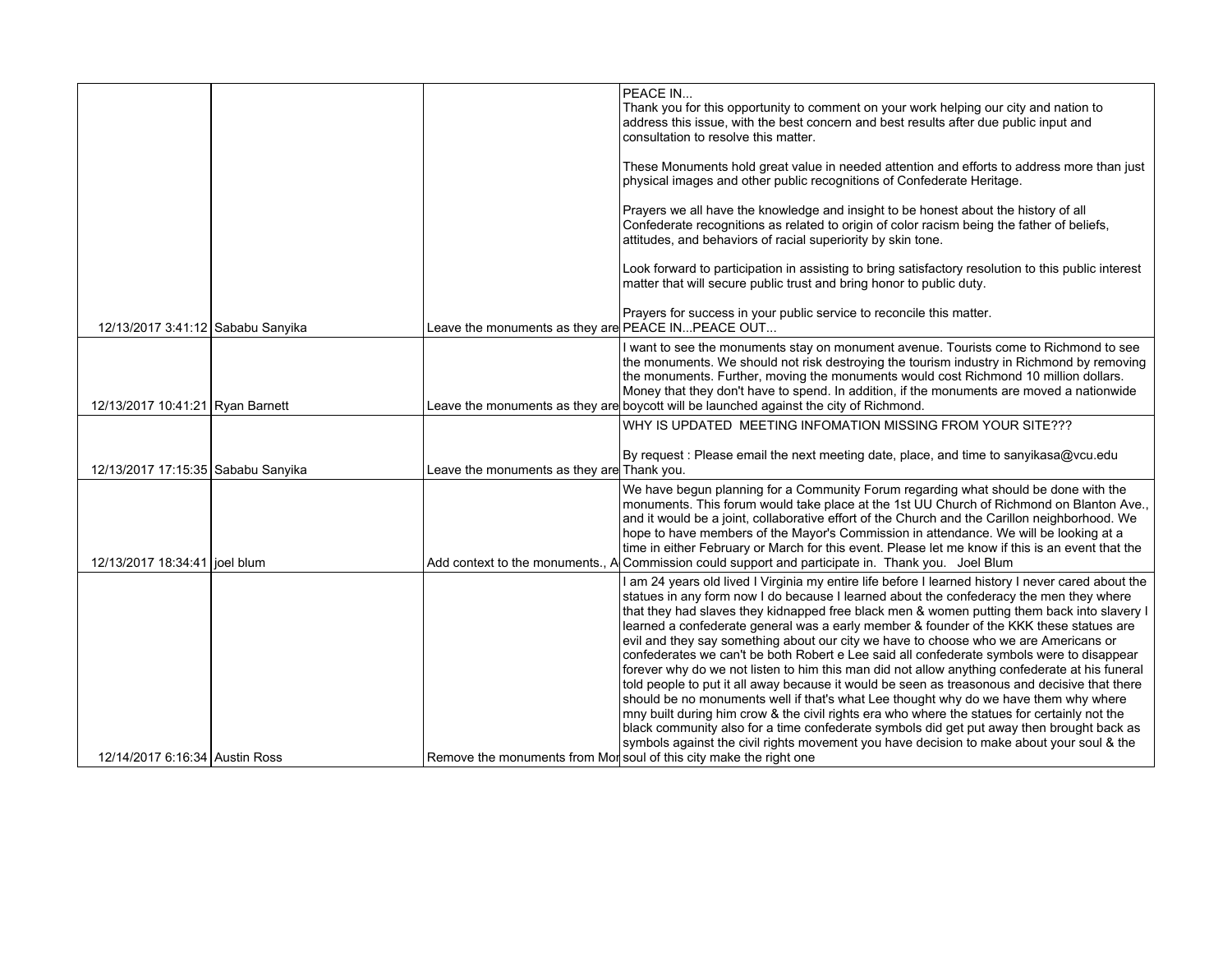| 12/14/2017 15:56:22 Paula Saurs    | Relocate the monuments.                               | I recommend that the Confederate statues be removed from their pedestals and placed on<br>the Lee Monument grassy area. All the statues would be placed at ground level, with proper<br>signage, and a pedestrian/tourist walkway with barriers would allow the statues to be seen<br>and studied. It would constitute an outdoor "museum". The intersections where the<br>pedestals were removed could be landscaped. Monument Avenue would still retain its name<br>and character, while the statues would be visible but with added context for tourists and<br>history buffs.                                                                                                                                                                                                                                                                                                |
|------------------------------------|-------------------------------------------------------|----------------------------------------------------------------------------------------------------------------------------------------------------------------------------------------------------------------------------------------------------------------------------------------------------------------------------------------------------------------------------------------------------------------------------------------------------------------------------------------------------------------------------------------------------------------------------------------------------------------------------------------------------------------------------------------------------------------------------------------------------------------------------------------------------------------------------------------------------------------------------------|
| 12/15/2017 10:24:45 Karen Andrews  | Leave the monuments as they are run?                  | The astronomical amount of money it would take to move or remove these monuments would<br>be better spent in shoring up our sagging infrastructure. How about paving the streets<br>instead of patching them? How about updating our schools and providing quality education<br>to our children? How about doing something that will actually benefit our residents in the long                                                                                                                                                                                                                                                                                                                                                                                                                                                                                                  |
| 12/20/2017 9:35:07 Esther Raycroft | Relocate the monuments.                               | While the statues have artistic value and as such should not be destroyed they should be<br>removed from the avenue. The Lee statue will always be the largest monument (the expense<br>of creating one as large would be too great) and so it will always appear to be the most<br>important. The only context I can imagine that would have the visual impact needed is a line<br>of slaves in chains being whipped encircling Lee. These statues were intended to terrorize<br>American citizens and I believe honoring dead heroes was secondary. In any case these<br>men were traitors to the U.S. and should not be in a public place of honor. There are many<br>battlefields and cemetaries to which they could be moved. Remove the Davis figure to his<br>grave at Hollywood Cemetary and put a statue to the Lovings in its place. They deserve such<br>recognition. |
|                                    |                                                       | Removing the monuments does not serve as a solution to an issue. This is much more likely<br>to further divide the community.<br>I don't really understand what "adding context" entails, but many of these monuments are<br>Virginia's heroes of old, so I would not like to see them become pedestals of shame.                                                                                                                                                                                                                                                                                                                                                                                                                                                                                                                                                                |
| 12/21/2017 6:15:48 Jesse Mark      | Leave the monuments as they are Thanks for your time. |                                                                                                                                                                                                                                                                                                                                                                                                                                                                                                                                                                                                                                                                                                                                                                                                                                                                                  |
| 12/21/2017 7:33:55 Edward Haley    | Relocate the monuments.                               | Statues of Confederate "heroes" should be relocated to appropriate battlefields (or<br>elsewhere) where context can be more fully described. Jeff Davis statue to Hollywood<br>Cenetary. Arthur Ashe & Mathew Maury statues to remain. Removed statues should be<br>replaced with large-print signage explaining why statue removed & where each is now<br>located.                                                                                                                                                                                                                                                                                                                                                                                                                                                                                                              |